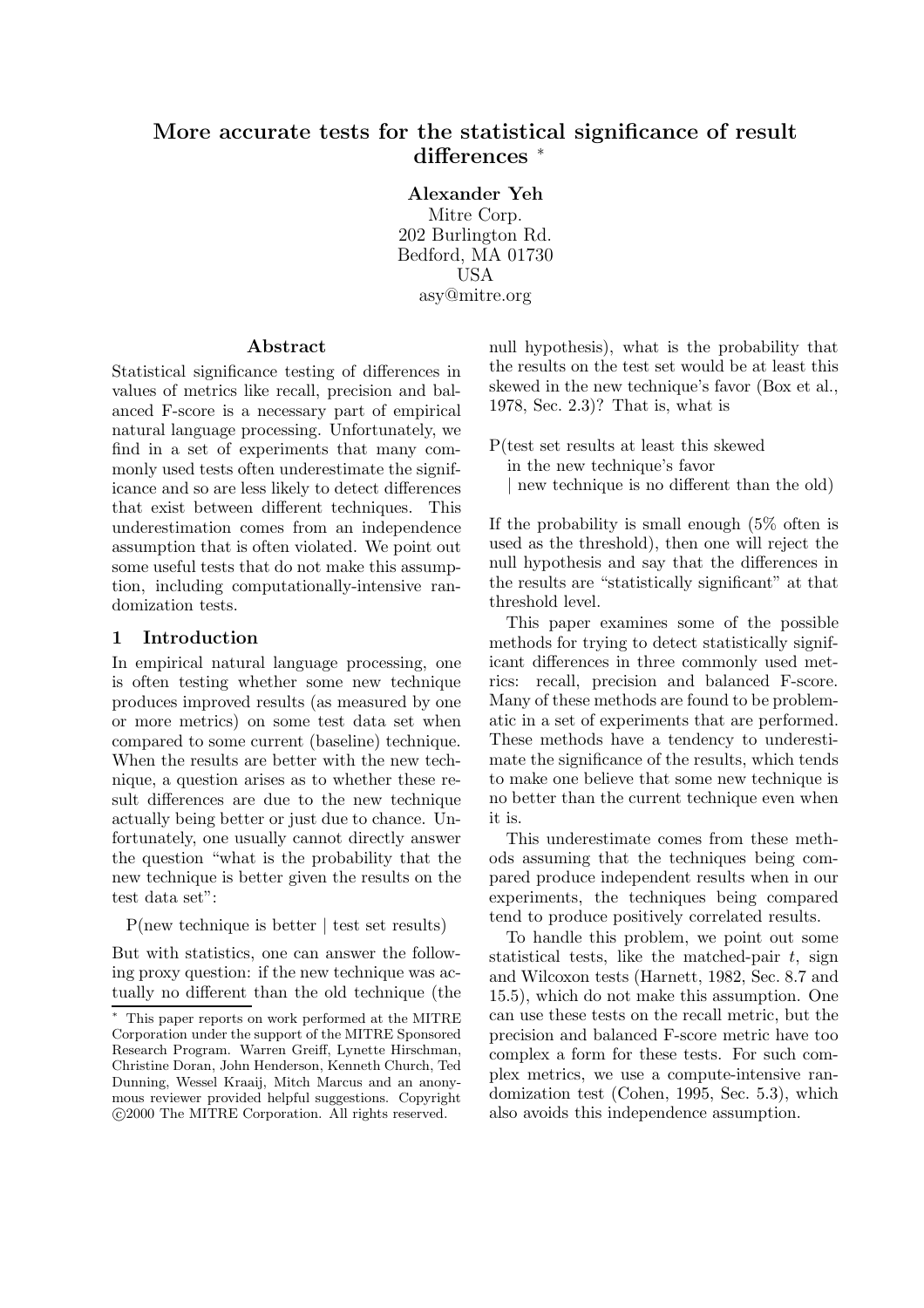The next section describes many of the standard tests used and their problem of assuming certain forms of independence. The first subsection describes tests where this assumption appears in estimating the standard deviation of the difference between the techniques' results. The second subsection describes using contingency tables and the  $\chi^2$  test. Following this is a section on methods that do not make this independence assumption. Subsections in turn describe some analytical tests, how they can apply to recall but not precision or the F-score, and how to use randomization tests to test precision and F-score. We conclude with a discussion of dependencies within a test set's instances, a topic that we have yet to deal with.

# **2 Tests that assume independence between compared results**

#### **2.1 Finding and using the variance of a result difference**

For each metric, after determining how well a new and current technique performs on some test set according to that metric, one takes the difference between those results and asks "is that difference significant?"

A way to test this is to expect no difference in the results (the null hypothesis) and to ask, assuming this expectation, how unusual are these results? One way to answer this question is to assume that the difference has a normal or t distribution (Box et al., 1978, Sec. 2.4). Then one calculates the following:

$$
(d - E[d])/s_d = d/s_d \tag{1}
$$

where  $d = x_1 - x_2$  is the difference found between  $x_1$  and  $x_2$ , the results for the new and current techniques, respectively.  $E[d]$  is the expected difference (which is 0 under the null hypothesis) and  $s_d$  is an estimate of the standard deviation of d. Standard deviation is the square root of the variance, a measure of how much a random variable is expected to vary. The results of equation 1 are compared to tables (c.f. in Box et al. (1978, Appendix)) to find out what the chances are of equaling or exceeding the equation 1 results if the null hypothesis were true. The larger the equation 1 results, the more unusual it would be under the null hypothesis.

A complication of using equation 1 is that one usually does not have  $s_d$ , but only  $s_1$  and

 $s_2$ , where  $s_1$  is the estimate for  $x_1$ 's standard deviation and similarly for  $s_2$ . How does one get the former from the latter? It turns out that (Box et al., 1978, Ch. 3)

$$
\sigma_d^2 = \sigma_1^2 + \sigma_2^2 - 2\rho_{12}\sigma_1\sigma_2
$$

where  $\sigma_i$  is the true standard deviation (instead of the estimate  $s_i$ ) and  $\rho_{12}$  is the correlation coefficient between  $x_1$  and  $x_2$ . Analogously, it turns out that

$$
s_d^2 = s_1^2 + s_2^2 - 2r_{12}s_1s_2 \tag{2}
$$

where  $r_{12}$  is an estimate for  $\rho_{12}$ . So not only does  $\sigma_d$  (and  $s_d$ ) depend on the properties of  $x_1$  and  $x_2$  in isolation, it also depends on how  $x_1$  and  $x_2$  interact, as measured by  $\rho_{12}$  (and  $r_{12}$ ). When  $x_1$  and  $x_2$  are independent,  $\rho_{12} =$ 0, and then  $\sigma_d = \sqrt{\sigma_1^2 + \sigma_2^2}$  and analogously,  $s_d = \sqrt{s_1^2 + s_2^2}$ . When  $\rho_{12}$  is positive,  $x_1$  and  $x_2$  are positively correlated: a rise in  $x_1$  or  $x_2$ tends to be accompanied by a rise in the other result. When  $\rho_{12}$  is negative,  $x_1$  and  $x_2$  are negatively correlated: a rise in  $x_1$  or  $x_2$  tends to be accompanied by a decline in the other result.  $-1 \leq \rho_{12} \leq 1$  (Larsen and Marx, 1986, Sec. 10.2).

The assumption of independence is often used in formulas to determine the statistical significance of the difference  $d = x_1 - x_2$ . But how accurate is this assumption? One might expect some positive correlation from both results coming from the same test set. One may also expect some positive correlation when either both techniques are just variations of each other<sup>1</sup> or both techniques are trained on the same set of training data (and so are missing the same examples relative to the test set).

This assumption was tested during some experiments for finding grammatical relations (subject, object, various types of modifiers, etc.). The metric used was the fraction of the relations of interest in the test set that were *recall*ed (found) by some technique. The relations of interest were various subsets of the 748 relation instances in that test set. An example subset is all the modifier relations. Another subset is just that of all the time modifier relations.

<sup>&</sup>lt;sup>1</sup>These variations are often designed to usually behave in the same way and only differ in just a few cases.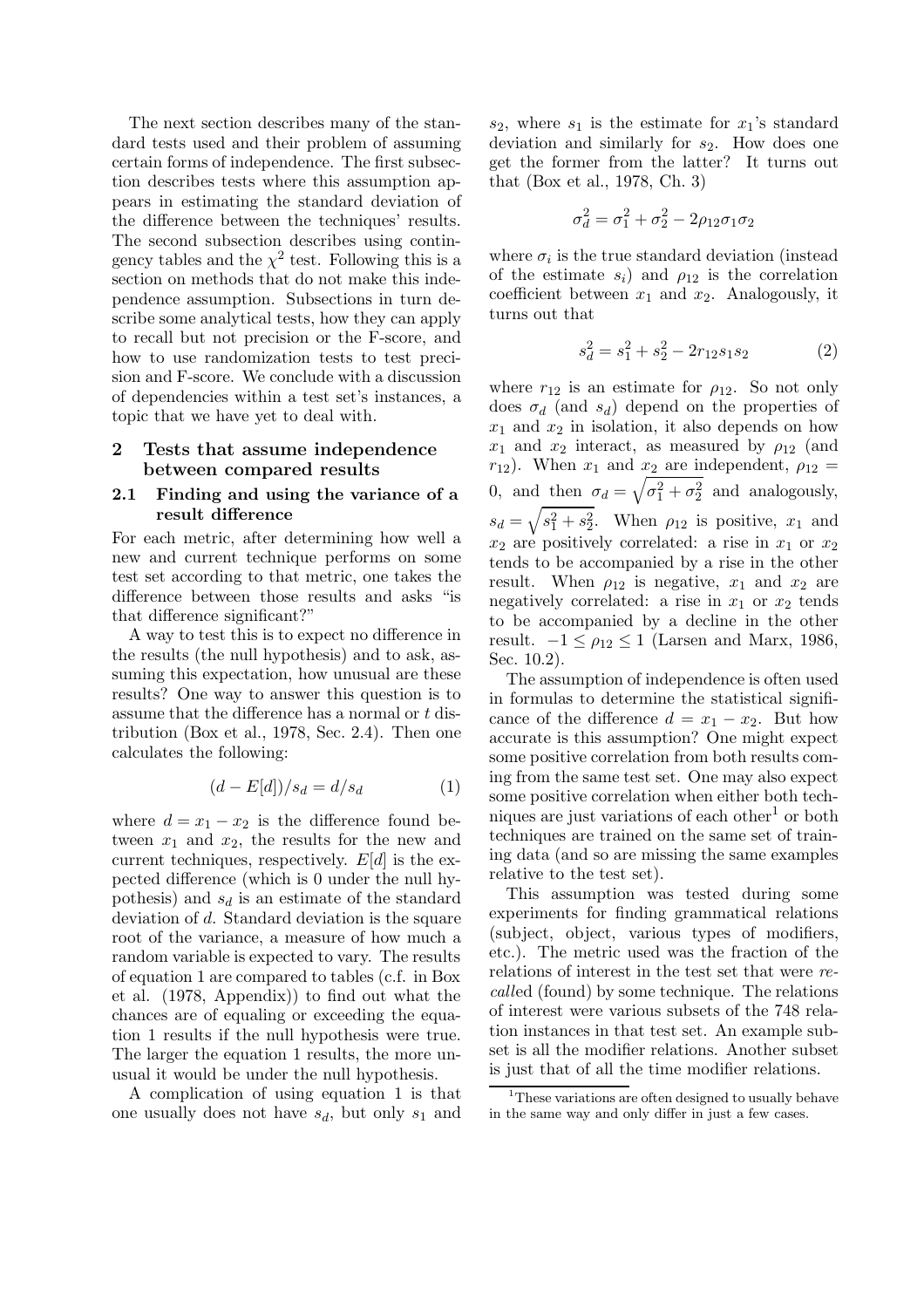First, two different techniques, one memorybased and the other transformation-rule based, were trained on the same training set, and then both tested on that test set. Recall comparisons were made for ten subsets of the relations and the  $r_{12}$  was found for each comparison. From Box et al. (1978, Ch. 3)

$$
r_{12} = \sum_{k} (y_{1k} - \overline{y}_1)(y_{2k} - \overline{y}_2)/(s_1 s_2 (n-1))
$$

where  $y_{ik} = 1$  if the *i*th technique recalls the kth relation and  $= 0$  if not. *n* is the number of relations in the subset.  $\overline{y}_i$  and  $s_i$  are mean and standard deviation estimates (based on the  $y_{ik}$ 's), respectively, for the *i*th technique.

For the ten subsets, only one comparison had a  $r_{12}$  close to 0 (It was -0.05). The other nine comparisons had  $r_{12}$ 's between 0.29 and 0.53. The ten comparison median value was 0.38.

Next, the transformation-rule based technique was run with different sets of starting conditions and/or different, but overlapping, subsets of the training set. Recall comparisons were made on the same test data set between the different variations. Many of the comparisons were of how well two variations recalled a particular subset of the relations. A total of 40 comparisons were made. The  $r_{12}$ 's on all 40 were positive. 3 of the  $r_{12}$ 's were in the 0.20-0.30 range. 24 of the  $r_{12}$ 's were in the 0.50-0.79 range. 13 of the  $r_{12}$ 's were in the 0.80-1.00 range.

So in our experiments, we were usually comparing positively correlated results. How much error is introduced by assuming independence? An easy-to-analyze case is when the standard deviations for the results being compared are the same.<sup>2</sup> Then equation 2 reduces to  $s_d = s\sqrt{2(1 - r_{12})}$ , where  $s = s_1 = s_2$ . If one assumes the results are independent (assume  $r_{12} = 0$ ), then  $s_d = s\sqrt{2}$ . Call this value  $s_{d-ind}$ . As  $r_{12}$  increases in value,  $s_d$  decreases:

| $r_{12}$ |                                          | $(s_{d-ind})/s_d$ |
|----------|------------------------------------------|-------------------|
|          | $\overline{0.38 \mid 0.787(s_{d-ind})}$  |                   |
|          | $\overline{0.50 \mid 0.707} (s_{d-ind})$ |                   |
| 0.80     | $\overline{0.447}(s_{d-ind})$            | 2.24              |

The rightmost column above indicates the magnitude by which erroneously assuming indepen-

dence (using  $s_{d-ind}$  in place of  $s_d$ ) will increase the standard deviation estimate. In equation 1,  $s_d$  forms the denominator of the ratio  $d/s_d$ . So erroneously assuming independence will mean that the numerator  $d$ , the difference between the two results, will need to increase by that same factor in order for equation 1 to have the same value as without the independence assumption. Since the value of that equation indicates the statistical significance of  $d$ , assuming independence will mean that d will have to be larger than without the assumption to achieve the same apparent level of statistical significance. From the table above, when  $r_{12} = 0.50$ , d will need to be about 41% larger. Another way to look at this is that assuming independence will make the same value of  $d$  appear less statistically significant.

The common tests of statistical significance use this assumption. The test known as the t (Box et al., 1978, Sec. 4.1) or two-sample  $t$ (Harnett, 1982, Sec. 8.7) test does. This test uses equation 1 and then compares the resulting value against the  $t$  distribution tables. This test has a complicated form for  $s_d$  because:

- 1.  $x_1$  and  $x_2$  can be based on differing numbers of samples. Call these numbers  $n_1$  and  $n_2$  respectively.
- 2. In this test, the  $x_i$ 's are each an  $n_i$  sample average of another variable (call it  $y_i$ ). This is important because the  $s_i$ 's in this test are standard deviation estimates for the  $y_i$ 's, not the  $x_i$ 's. The relationship between them is that  $s_i$  for  $y_i$  is the same as  $(\sqrt{n_i})s_i$  for  $x_i$ .
- 3. The test itself assumes that  $y_1$  and  $y_2$  have the same standard deviation (call this common value  $s$ ). The denominator estimates s using a weighted average of  $s_1$  and  $s_2$ . The weighting is based on  $n_1$  and  $n_2$ .

From Harnett (1982, Sec. 8.7), the denominator

$$
s_d = \sqrt{\left(\frac{(n_1 - 1)s_1^2 + (n_2 - 1)s_2^2}{n_1 + n_2 - 2}\right)\left(\frac{n_1 + n_2}{n_1 n_2}\right)}
$$

When  $n_1 = n_2$  (call this common value n),  $s_1$ and  $s_2$  will be given equal weight, and  $s_d$  simplifies to  $\sqrt{(s_1^2+s_2^2)/n}$ . Making the substitution described above of  $s_i\sqrt{n_i}$  for  $s_i$  leads to an  $s_d$  of

 $2$ This is actually roughly true in the comparisons made, and is assumed to be true in many of the standard tests for statistical significance.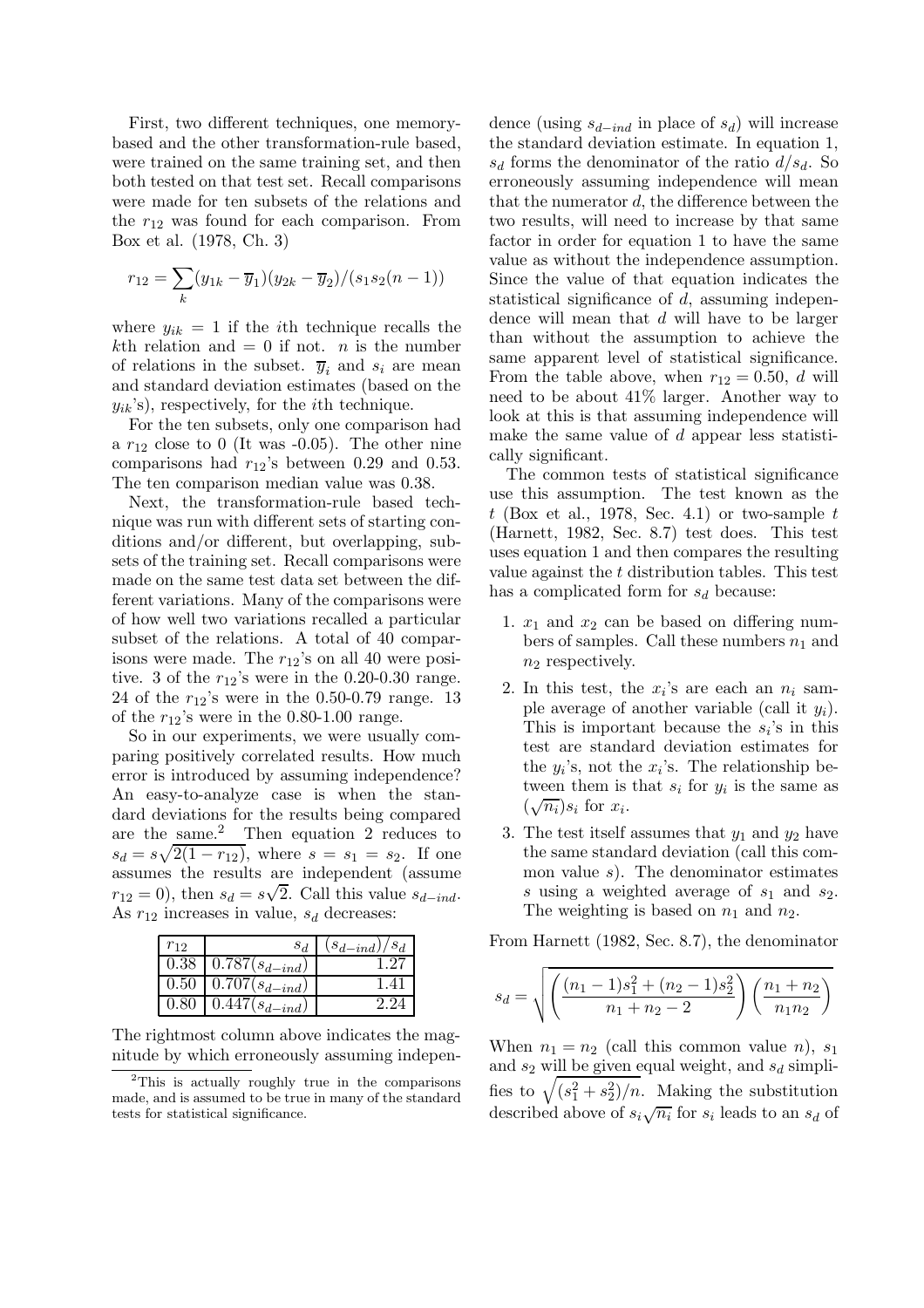$\sqrt{s_1^2 + s_2^2}$ , the form we had earlier for using the independence assumption.

Another test that both makes this assumption and uses a form of equation 1 is a test for binomial data (Harnett, 1982, Sec. 8.11) which uses the "fact" that binomial distributions tend to approximate normal distributions. In this test, the  $x_i$ 's being compared are the fraction of the items of interest that are recovered by the ith technique. In this test, the denominator  $s_d$  of equation 1 also has a complicated form, both due to the reasons mentioned for the  $t$  test above and to the fact that with a binomial distribution, the standard deviation is a function of the number of samples and the mean value.

# **2.2** Using contingency tables and  $\chi^2$  to **test precision**

A test that does *not* use equation 1 but still makes an assumption of independence between  $x_1$  and  $x_2$  is that of using contingency tables with the chi-squared  $(\chi^2)$  distribution (Box et al., 1978, Sec. 5.7). When the assumption is valid, this test is good for comparing differences in the *precision* metric. Precision is the fraction of the items "found" by some technique that are actually of interest. Precision  $= R/(R+S)$ , where  $R$  is the number of items that are of interest and are Recalled (found) by the technique, and  $S$  is the number of items that are found by the technique that turn out to be Spurious (not of interest). One can test whether the precision results from two techniques are different by using a  $2 \times 2$  contingency table to test whether the ratio  $R/S$  is different for the two techniques. One makes the latter test by seeing if the assumption that the ratios for the two techniques are the same (the null hypothesis) leads to a statistically significant result when using a  $\chi^2$  distribution with one degree of freedom. A  $2 \times 2$  table has 4 cells. The top 2 cells are filled with the R and S of one technique and the bottom 2 cells get the  $R$  and  $S$  of the other technique. In this test, the value in each cell is assumed to have a Poisson distribution. When the cell values are not too small, these Poisson distributions are approximately Normal (Gaussian). As a result, when the cell values are independent, summing the normalized squares of the difference between each cell and its expected value leads to a  $\chi^2$ distribution (Box et al., 1978, Sec. 2.5-2.6).

How well does this test work in our experiments? Precision is a non-linear function of two random variables  $R$  and  $S$ , so we did not try to estimate the correlation coefficient for precision. However, we can easily estimate the correlation coefficients for the R's. They are the  $r_{12}$ 's found in section 2.1. As that section mentions, the  $r_{12}$ 's found are just about always positive. So at least in our experiments, the  $R$ 's are not independent, but are positively correlated, which violates the assumptions of the test.

An example of how this test behaves is the following comparison of the precision of two different methods at finding the modifier relations using the same training and test set. The correlation coefficient estimate for  $R$  is 0.35 and the data is

| Method |  | Precision |
|--------|--|-----------|
|        |  |           |
|        |  |           |

Placing the R and S values into a  $2 \times 2$  table leads to a  $\chi^2$  value of 2.38.<sup>3</sup> At 1 degree of freedom, the  $\chi^2$  tables indicate that if the null hypothesis were true, there would be a 10% to  $20\%$  chance of producing a  $\chi^2$  value at least this large. So according to this test, this much of an observed difference in precision would not be unusual if no actual difference in the precision exists between the two methods.

This test assumes independence between the R values. When we use a  $2^{20}$  (=1048576) trial approximate randomization test (section 3.3), which makes no such assumptions, then we find that this latter test indicates that under the null hypothesis, there is less than a 4% chance of producing a difference in precision results as large as the one observed. So this latter test indicates that this much of an observed difference in precision would be unusual if no actual difference in the precision exists between the two methods.

It should be mentioned that the manner of testing here is slightly different than the manner in the rest of this paper. The  $\chi^2$  test looks at the square of the difference of two results, and rejects the null hypothesis (the compared techniques are the same) when this square is

 $3W_e$  do *not* use Yate's adjustment to compensate for the numbers in the table being integers. Doing so would have made the results even worse.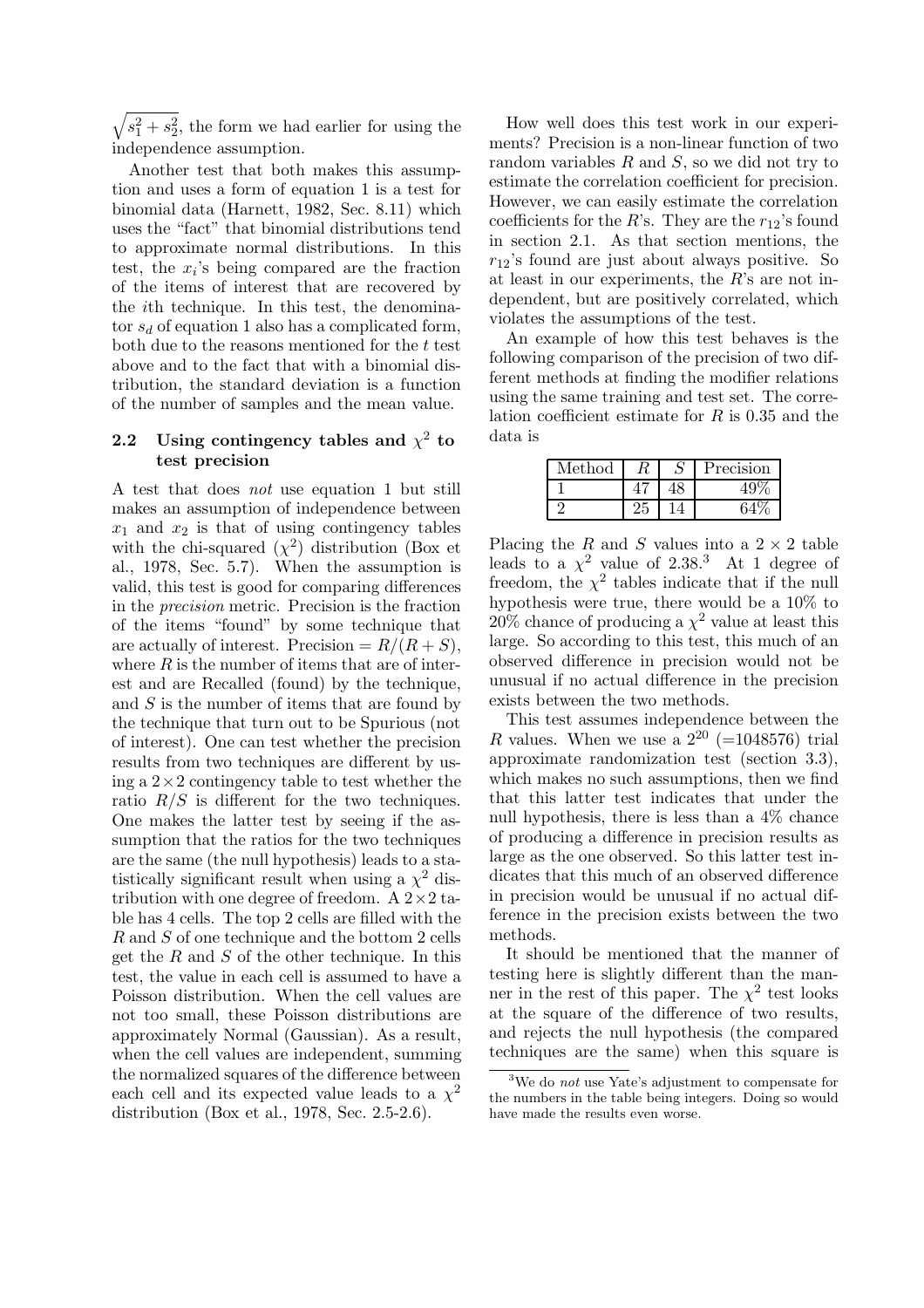large, whether the largeness is caused by the new technique producing a much better result than the current technique or vice-versa. So to be fair, we compared the  $\chi^2$  results with a two-sided version of the randomization test: estimate the likelihood that the observed magnitude of the result difference would be matched or exceeded (regardless of which technique produced the better result) under the null hypothesis. A one-sided version of the test, which is comparable to what we use in the rest of the paper, estimates the likelihood of a different outcome under the null hypothesis: that of matching or exceeding the difference of how much better the new (possibly better) technique's observed result is than the current technique's observed result. In the above scenario, a one-sided test produces a 3% figure instead of a 4% figure.

## **3 Tests without that independence assumption**

## **3.1 Tests for matched pairs**

At this point, one may wonder if all statistical tests make such an independence assumption. The answer is no, but those tests that do not measure how much two techniques interact do need to make some assumption about that interaction and typically, that assumption is independence. Those tests that notice in some way how much two techniques interact can use those observations instead of relying on assumptions.

One way to measure how two techniques interact is to compare how similarly the two techniques react to various parts of the test set. This is done in the matched-pair t test (Harnett, 1982, Sec. 8.7). This test finds the difference between how techniques 1 and 2 perform on each test set sample. The  $t$  distribution and a form of equation 1 are used. The null hypothesis is still that the numerator  $d$  has a 0 mean, but  $d$  is now the sum of these difference values (divided by the number of samples), instead of being  $x_1 - x_2$ . Similarly, the denominator  $s_d$  is now estimating the standard deviation of these difference values, instead of being a function of  $s_1$  and  $s_2$ . This means for example, that even if the values from techniques 1 and 2 vary on different test samples,  $s_d$  will now be 0 if on each test sample, technique 1 produces a value that is the same constant amount more than the value from technique 2.

Two other tests for comparing how two techniques perform by comparing how well they perform on each test sample are the sign and Wilcoxon tests (Harnett, 1982, Sec. 15.5). Unlike the matched-pair  $t$  test, neither of these two tests assume that the sum of the differences has a normal (Gaussian) distribution. The two tests are so-called nonparametric tests, which do not make assumptions about how the results are distributed (Harnett, 1982, Ch. 15).

The sign test is the simplier of the two. It uses a binomial distribution to examine the number of test samples where technique 1 performs better than technique 2 versus the number where the opposite occurs. The null hypothesis is that the two techniques perform equally well.

Unlike the sign test, the Wilcoxon test also uses information on how large a difference exists between the two techniques' results on each of the test samples.

#### **3.2 Using the tests for matched-pairs**

All three of the matched-pair  $t$ , sign and Wilcoxon tests can be applied to the recall metric, which is the fraction of the items of interest in the test set that a technique recalls (finds). Each item of interest in the test data serves as a test sample. We use the sign test because it makes fewer assumptions than the matched-pair t test and is simplier than the Wilcoxon test. In addition, the fact that the sign test ignores the size of the result difference on each test sample does not matter here. With the recall metric, each sample of interest is either found or not by a technique. There are no intermediate values.

While the three tests described in section 3.1 can be used on the recall metric, they cannot be straightforwardly used on either the precision or balanced F-score metrics. This is because both precision and F-score are more complicated nonlinear functions of random variables than recall. In fact both can be thought of as non-linear functions involving recall. As described in Section 2.2, precision  $= R/(R+S)$ , where R is the number of items that are of interest that are *recall*ed by a technique and S is the number of items (found by a technique) that are not of interest. The balanced F-score  $= 2ab/(a+b)$ , where  $a$  is recall and  $b$  is precision.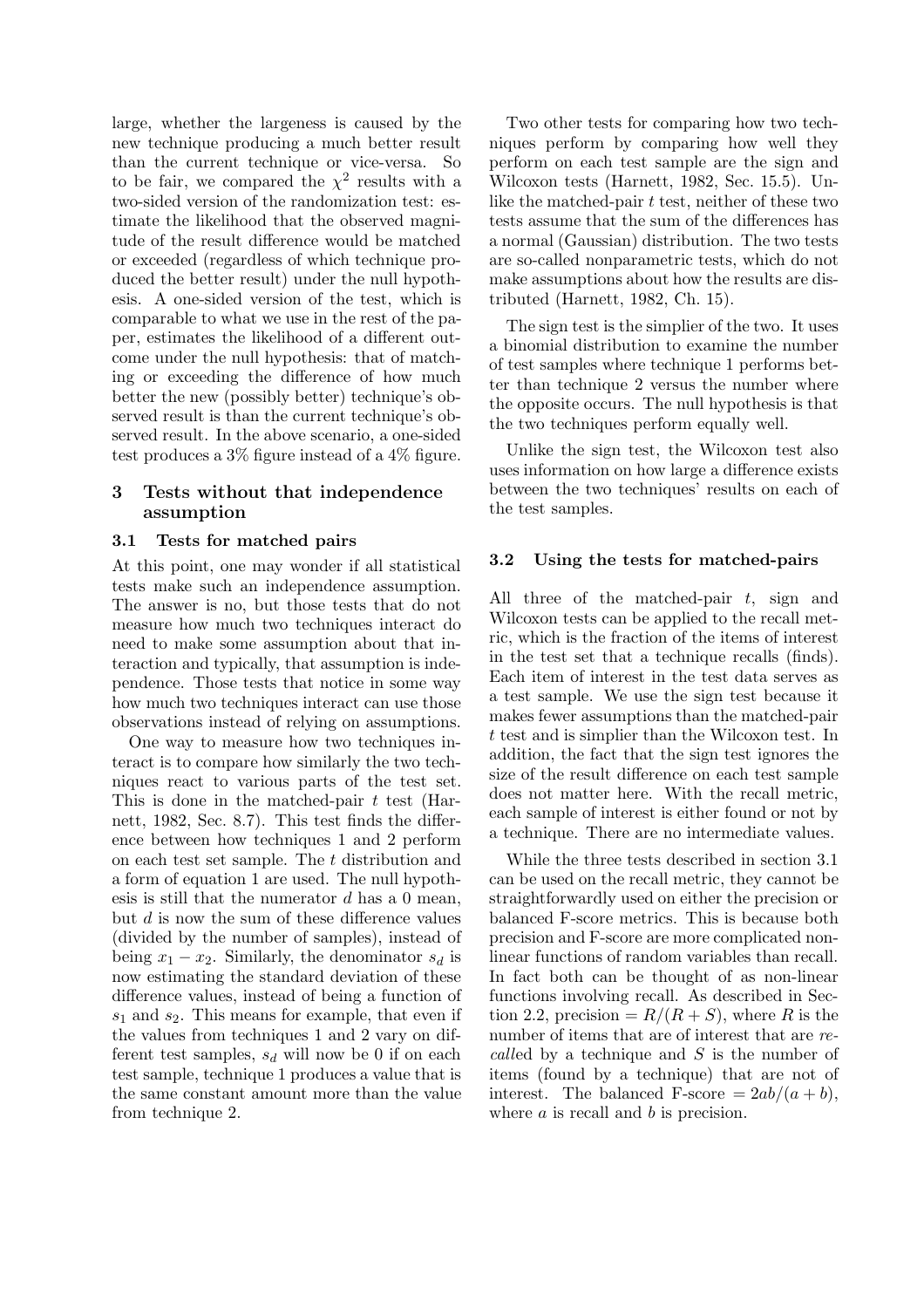# **3.3 Using randomization for precision and F-score**

A class of technique that can handle all kinds of functions of random variables without the above problems is the computationally-intensive randomization tests (Noreen, 1989, Ch. 2) (Cohen, 1995, Sec. 5.3). These tests have previously used on such functions during the "message understanding" (MUC) evaluations (Chinchor et al., 1993). The randomization test we use is like a randomization version of the paired sample  $(matched-pair)$  t test (Cohen, 1995, Sec. 5.3.2). This is a type of stratified shuffling (Noreen, 1989, Sec. 2.7). When comparing two techniques, we gather-up all the responses (whether actually of interest or not) produced by one of the two techniques when examining the test data, but not both techniques. Under the null hypothesis, the two techniques are not really different, so any response produced by one of the techniques could have just as likely come from the other. So we shuffle these responses, reassign each response to one of the two techniques (equally likely to either technique) and see how likely such a shuffle produces a difference (new technique minus old technique) in the metric(s) of interest (in our case, precision and F-score) that is at least as large as the difference observed when using the two techniques on the test data.

n responses to shuffle and assign<sup>4</sup> leads to  $2<sup>n</sup>$  different ways to shuffle and assign those responses. So when  $n$  is small, one can try each of the different shuffles once and produce an exact randomization. When  $n$  gets large, the number of different shuffles gets too large to be exhaustively evaluated. Then one performs an approximate randomization where each shuffle is performed with random assignments.

For us, when  $n \leq 20$   $(2^n \leq 1048576)$ , we use an exact randomization. For  $n > 20$ , we use an approximate randomization with 1048576 shuffles. Because an approximate randomization uses random numbers, which both lead to occasional unusual results and may involve using a not-so-good pseudo-random number genera- $\mathrm{tor}^5$ , we perform the following checks:

- We run the 1048576 shuffles a second time and compare the two sets of results.
- We also use the same shuffles to calculate the statistical significance for the recall metric, and compare this significance value with the significance value found for recall analytically by the sign test.

An example of using randomization is to compare two different methods on finding modifier relations in the same test set. The results on the test set are:

| Method | Recall | Precision | F-score |
|--------|--------|-----------|---------|
|        | 45.6\% | 49.5%     | 47.5%   |
|        | 24.3\% | 64.1%     | 35.2%   |

Two questions being tested are whether the apparent improvement in recall and F-score from using method I is significant. Also being tested is whether the apparent improvement in precision from using method II is significant.

In this example, there are 103 relations that should be found (are of interest). Of these, 19 are recalled by both methods, 28 are recalled by method I but not II, and 6 are recalled by II but not I. The correlation coefficient estimate between the methods' recalls is 0.35. In addition, 5 spurious (not of interest) relations are found by both methods, with method I finding an additional 43 spurious relationships (not found by method II) and method II finding an additional 9 relationships.

There are a total of  $28+6+43+9=86$  relations that are found (whether of interest or not) by one method, but not the other. This is too many to perform an exact randomization, so a 1048576 trial approximate randomization is performed.

In 96 of these trials, method I's recall is greater than method II's recall by at least (45.6%−24.3%). Similarly, in 14794 of the trials, the F-score difference is at least (47.5%−35.2%). In 25770 of the trials, method II's precision is greater than method I's precision by at least  $(64.1\% - 49.5\%)$ . From (Noreen, 1989, Sec. 3A.3), the significance level (probability under the null hypothesis) is at most  $(nc+1)/(nt+1)$ , where nc is the number of trials that meet the criterion and nt is the number of trials. So for recall, the significance level is at most  $(96+1)/(1048576+1) = 0.00009$ .

<sup>&</sup>lt;sup>4</sup>Note that responses produced by both or neither techniques do not need to be shuffled and assigned.

<sup>5</sup>One example is the RANDU routine on the IBM360 (Forsythe et al., 1977, Sec. 10.1).